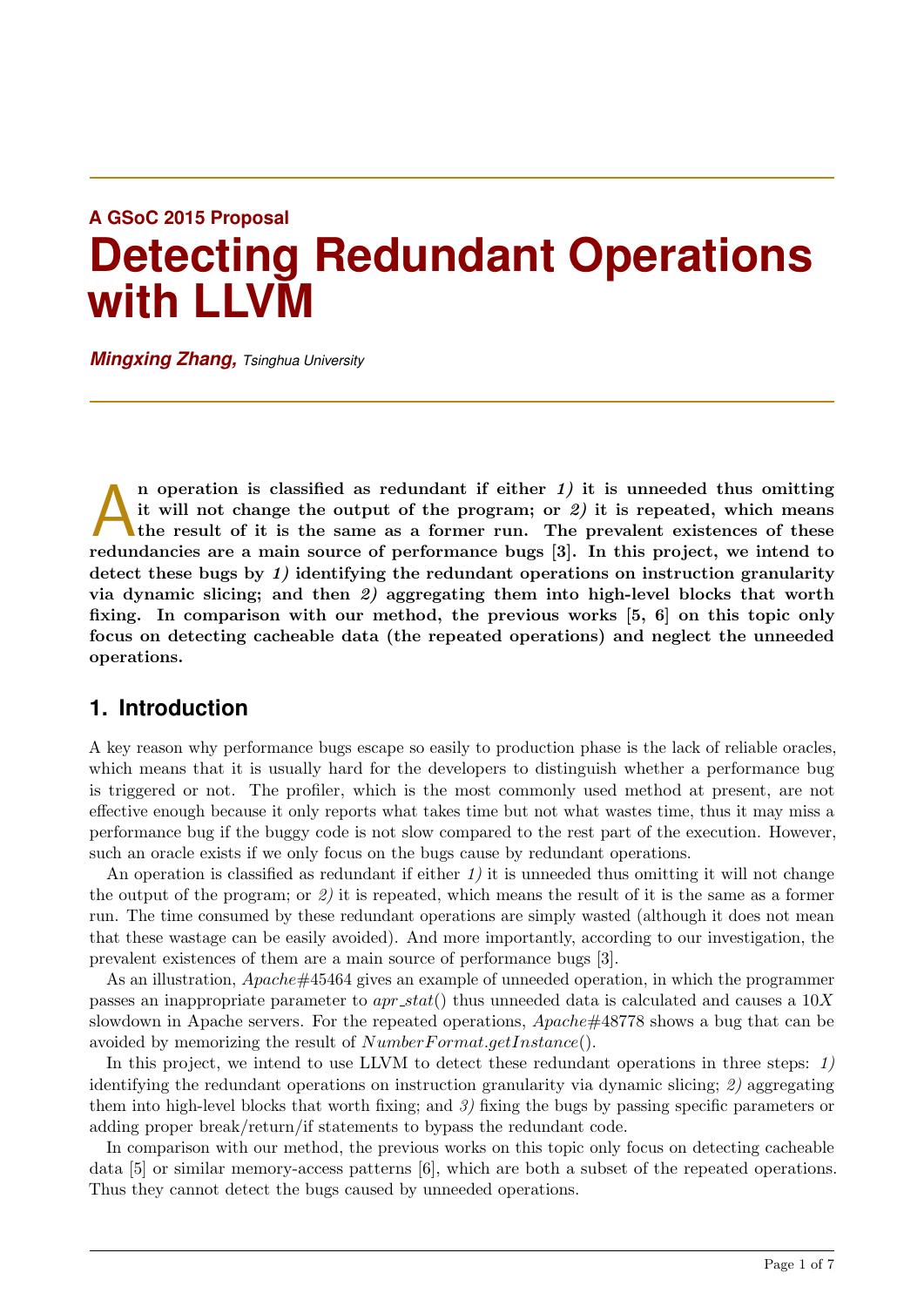## **2. Tentative Method**

Step 1: Identifying the redundant operations on instruction granularity.

**Part 1:** Identifying unneeded instructions.

- 1. Mark all the parameters of an output system call (e.g., print) as needed.
- 2. If a data is needed, the last efficacious<sup>1</sup> write instruction to it is needed.
- 3. If an instruction is needed,
	- a) all the data it reads is needed;
	- b) the control flow instruction that leads to its execution is needed.
- 4. An instruction is unneeded if it is not needed.

Part 2: Identifying repeated instructions.

An instruction is repeated if there exist  $K$  other instructions that:

- 1. are derived from the static instruction; and
- 2. read/write the same value.

**Step 2:** Aggregating them into high-level blocks that worth fixing.

According to our investigation, performance bugs caused by redundant operations can be classified into several different categories

- 1. The result of certain function is usually the same.
- 2. Only part of the function results are used in future.
- 3. The later part of a loop/function does not need to be executed.
- 4. Some operation does not need to be executed under certain condition.

Thus we may use specific rules to detect them respectively.

**Step 3:** Fixing the bugs manually.

\* All the information can be gathered by using static instrumenting implemented with LLVM.

## **3. Comparision with Related Works**

- **Cachetor** [5] is a dynamic analysis tool to pinpoint cacheable data values and operations producing these values. Thus it focus on detecting the bugs caused by ignoring cacheable objects (Type 5 in Appendix A). However, bugs cause by unneeded computations (Type 1-4 in Appendix A) are beyond its ability.
- **Toddler** [6] is similar to Cachetor, which intends to detect repetitive and partially similar memory accesses across loop iterations. The intuition is that if a group of instructions repeatedly accesses similar memory values, they probably compute similar results. Compared to Cachetor, Toddler can detect not only cacheable function results but is still constrained in loops.

 $1$ <sup>1</sup>A write is efficacious if the written value is different from the previous value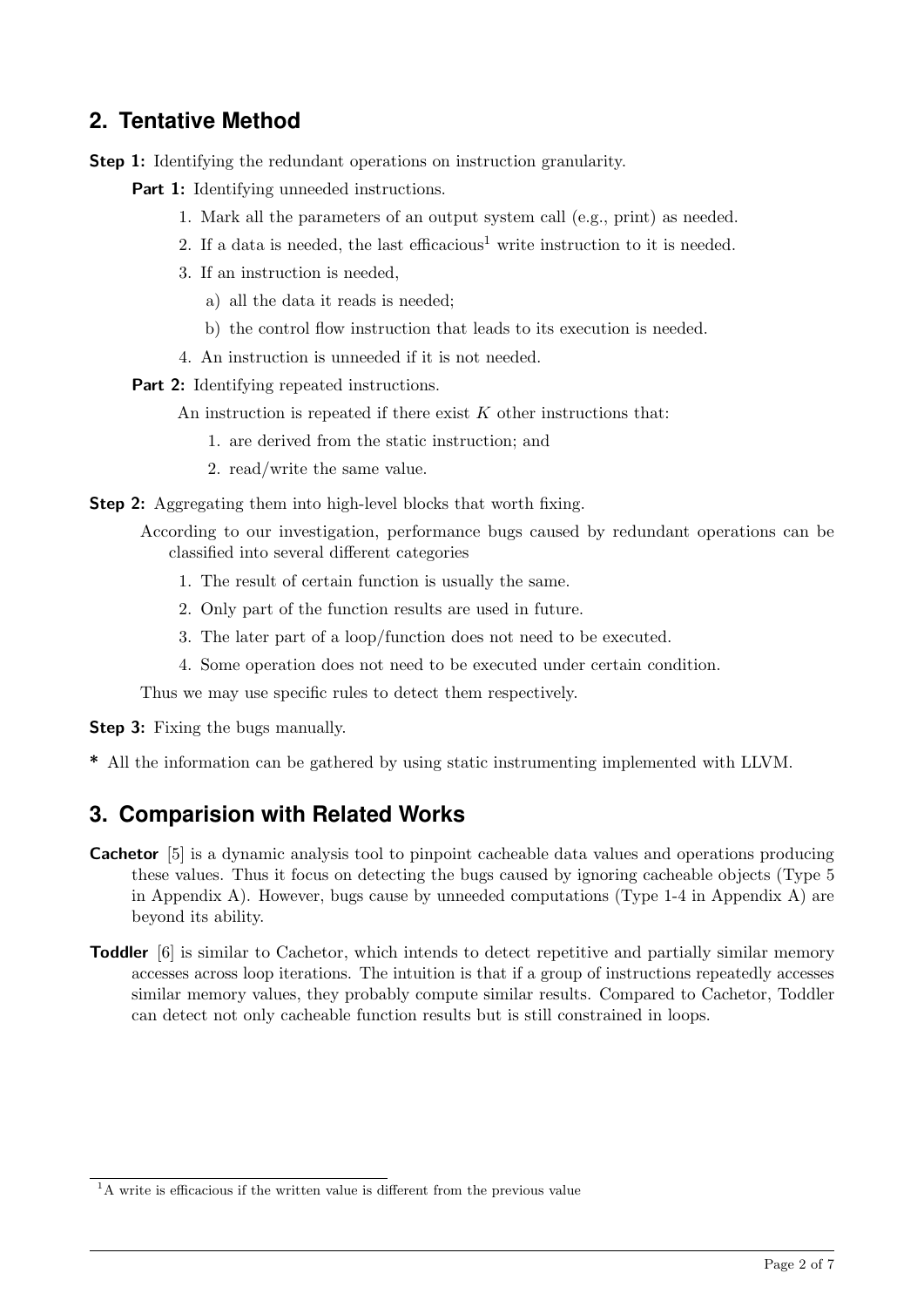## **4. Preliminary Results**

I've already implemented an inefficient prototype of the above method. As a proof-of-concept prototype, the current implementation use LLVM to instrument the main application and use Intel's PIN Tool [4] for instrumenting all the libraries and system calls, thus it will incur huge ovehead and cannot be used for complex applications. Moreover, it only uses very simple metrics for aggregating the instruction-level redundancies.

However, through investigating several simple applications with our prototype, we can somehow demonstrate the feasibility of the proposed algorithm. The preliminary evaluation results are given bellow.

#### **4.1. Detecting Bugs**

First, I've verified the prototype's bug-detecting ability by using some extracted bug-kernel (semantically equivalent to the original bug) of known bugs.

Second, I've also applied the prototype to several small applications and found some new bugs. For example, 6 bug sites (two useless memset, two cacheable function result, and two unused initializing) are found in Aget [1] and the patch is merged by the corresponding developers.

#### **4.2. Overhead**

As for the overhead, in our implementation we only need to instrumenting  $1$ ) every memory access for computing memory dependencies; 2) the ending of each basic block for computing control dependencies; and 3) the starting and ending of every function for aligning traces. Thus it is promising that the instrumentation will only impose moderate overhead that is acceptable for in-house testing.

Due to the heay-weight dynamic instrumentation of PIN, the current prototype's overhead is  $20\times -30\times$  even for simple applications, and will generate gigabytes of trace files (most of them are infact unneeded). But, as listed in Section 5, we intend to replace PIN with LLVM by re-compiling the libraries and write specific instrumenting functions for every output system call respectively. This optimization will surely improve the performance a lot. Although I cannot give the exact overhead of the tool after the optimization, it should be similar to a former implementation of our AI tool [7], since they instrument the same set of instructions. Specifically, it should be about  $2\times$  for desktop applications such as PBzip2;  $5 \times -7 \times$  for server applications Apache and MySQL; and  $20 + \times$  for computation-intensive applications (e.g., FFT in the SPLASH-2 benchmark suites), thus is acceptable since the tool is only used in the in-house testing phase.

## **5. Plan**

There are several things that I plain to do for implementing this redundancy-detecting tool based on the current prototype.

- 1. Since the current implementation does the instrumentation via opt, we should first reimplemented it with libLTO. This will facilitate the process of applying our tool on large software. (1 Week)
- 2. Currently PIN is used for obtaining the memory accessed while system calls. Although it is easy to use, dynamic instrumentation is notorious for its big overhead. Thus we should replace this part with instrumenting every output system call respectively. (2 Weeks)
- 3. The grouping step is now implemented by calculating the average ratio of redundant instructions of each call-site (call stack + calling instruction) and loop. Other metrics should also be attempted. (3 Weeks)
- 4. Verifying the usefulness of our tool with known bugs [3]. (2 Week)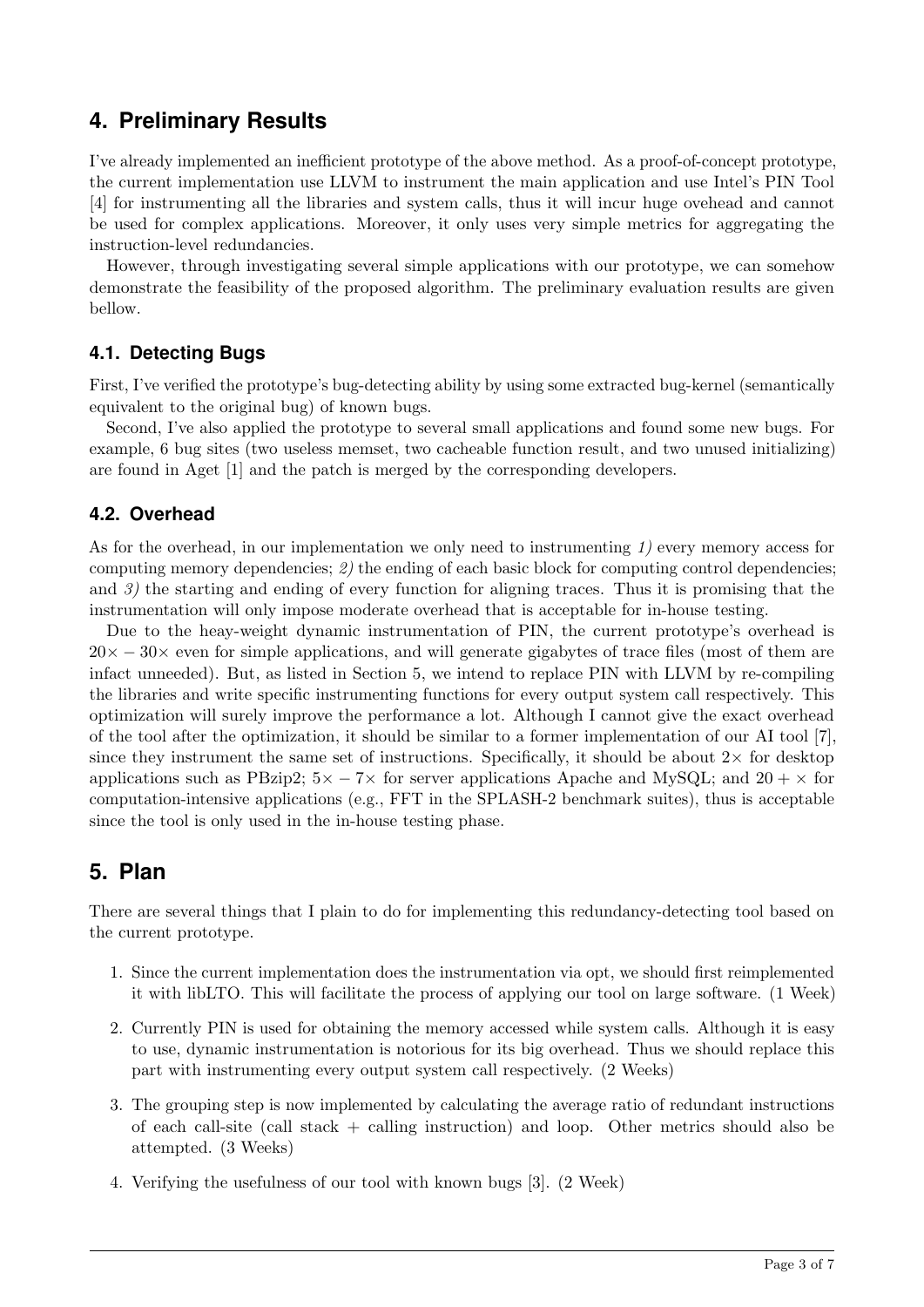- 5. Apply the tool on open-sourced software (e.g., Apache, MySQL) for detecting new bugs. (3 Weeks).
- 6. Scrub code, and write documents. (1 Week)

## **6. About Me**

In this section, I'd like to introduce myself briefly. I'm a 3rd year PhD student from Tsinghua University, China. And my research area is mainly focus on software reliability and distributed computing, which means that I've used LLVM in many of my past and on-gong projects for detecting and tolerating bugs.

As an illustration, we have proposed a novel technique named Anticipating Invariant (AI) [7], which can anticipate concurrency bugs before any irreversible changes have been made. Based on it, we implemented a LLVM-based tool (about 2k loc) to tolerate concurrency bugs on-the-fly. Experiments with 35 real-world concurrency bugs demonstrate that AI is capable of detecting and tolerating most types of concurrency bugs, including both atomicity and order violations. We also evaluate AI with 6 representative parallel programs. Results show that AI incurs negligible overhead ( $< 1\%$ ) for many nontrivial desktop and server applications. And its slowdown on computation-intensive programs can be reduced to about  $2X$  after using the bias instrumentation. The paper is published in FSE 2014 and won a SIGSOFT distinguished paper award [2]. The source code of our implementation is also available at http://james0zan.github.io/AI.html. More importantly, the implementation of AI uses the same technique (static instrumentation) that will be used in this project, thus I do have some experiences on writing this kind of code.

I have also done a 3-months internship at Google NYC on improving database testing and a 9-months internship at Microsoft Research Asia (MSRA) for implementing a distributed (MPI-based) L-BFGS library. And I have got an excellent assessment for my MSRA internship. Moreover, I've visited the Columbia University for 6 months and working on a performance bug detection project, under the supervising of Prof. Junfeng Yang.

My email is james0zan@gmail.com and my homepage is http://james0zan.github.io/.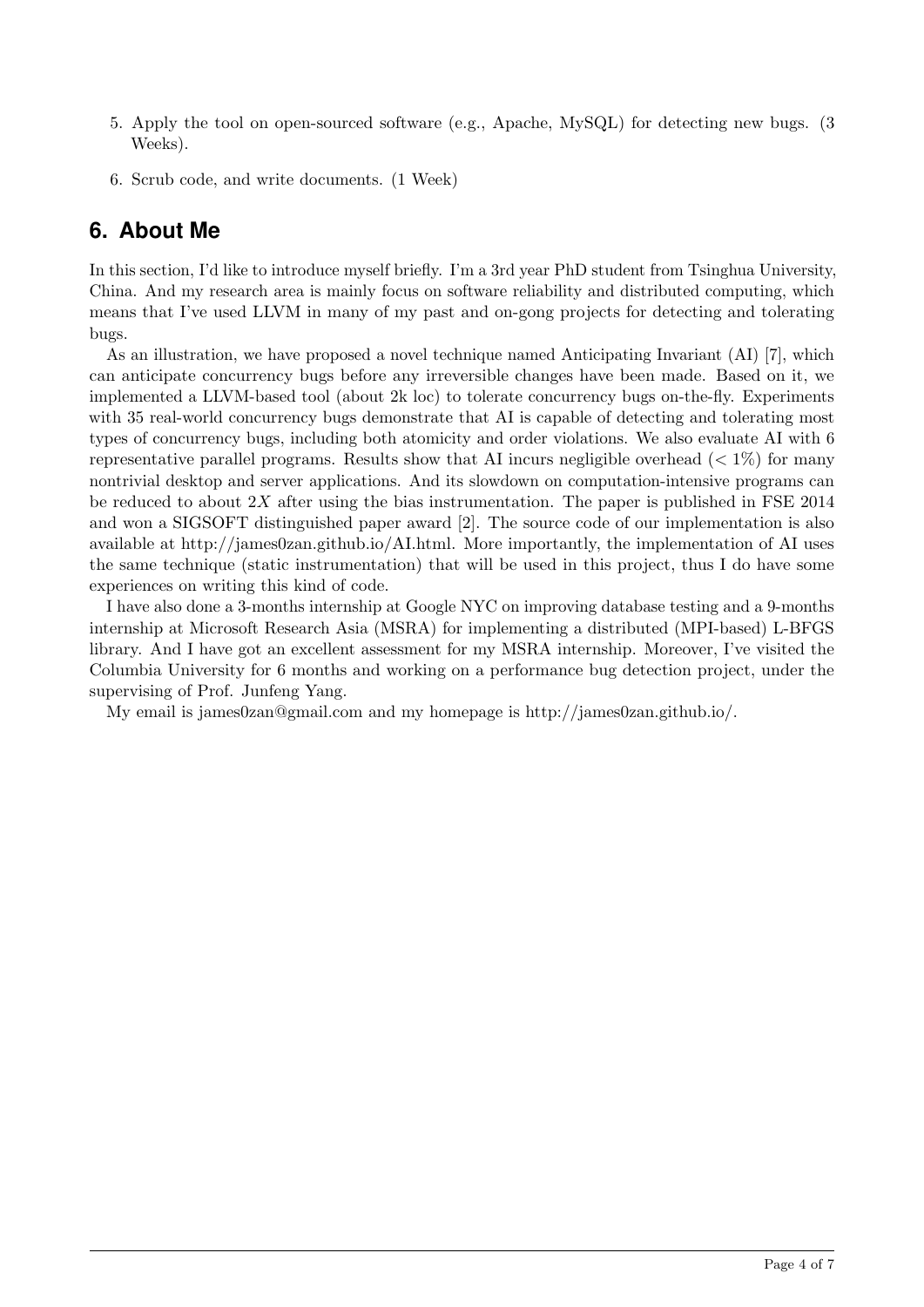## **A. Categories of Redundant Operations**

According to our investigation, the performance bugs caused by redundant operations can mainly be partitioned into 5 categories. In the following of this appendix, I will give an example of each category one by one.

#### **A.1. Type 1: Only part of the function result are used in future**

In Apache,  $apr\_stat()$  is used to get information for a given file. The first parameter of this function is a  $apr\_finfo\_t$  struct, which is used to hold the return value. And the third parameter (a bit flag) is used to tell  $apr\_stat()$  which information is required by the caller. If the caller uses some specific value as the third parameter (e.g.,  $APR\_FINFO-DEV$ ), only some fields of the  $apr\_finfo\_t$  struct will be filled.

However, this feature is not fully explored by the developers. A total of 5 different bugs are reported in Apache#45464 and Apache#50878. They use  $APR\_FINFO\_NORM$  (i.e., all the fields should be filled) as the third parameter, which causes  $apr\_stat()$  to return redundant values that are not used in the calling context, and brings obvious delay.

The corresponding patch is given bellow:

```
++\modules/dav/fs/repos.c
         rv = apr\_stat(&ds \, ds t\_state\_finfo, ds t,− APR FINFO NORM, p ) ;
         rv = apr\_stat(& ds t\_state\_finfo, dst,+ APR FINFO TYPE | APR FINFO DEV,
+\qquad \qquad \mathbf{p} );
```
### **A.2. Type 2: The later part of a loop do not to be executed**

In method maybe deduce  $size\_from\_array\_init()$  of gcc the loop should break immediately after failure is set to 1, since all the later iterations do not perform any useful work. This kind of missing break is prevalent, a total of 29 bugs are reported in GCC and Mozilla (e.g.,  $GCC \#57812$ , Mozilla#897258).

The corresponding patch is given bellow:

```
- gcc/cp/decl.c (revision 200588)
++ gcc/cp/decl.c (working copy)
 FOR EACH VEC SAFE ELT (v, i, ce)if (l \, check\_array\_desired\_initializer (ce, i))failure = 1:
+ {
      failure = 1;
      break;
+ }
```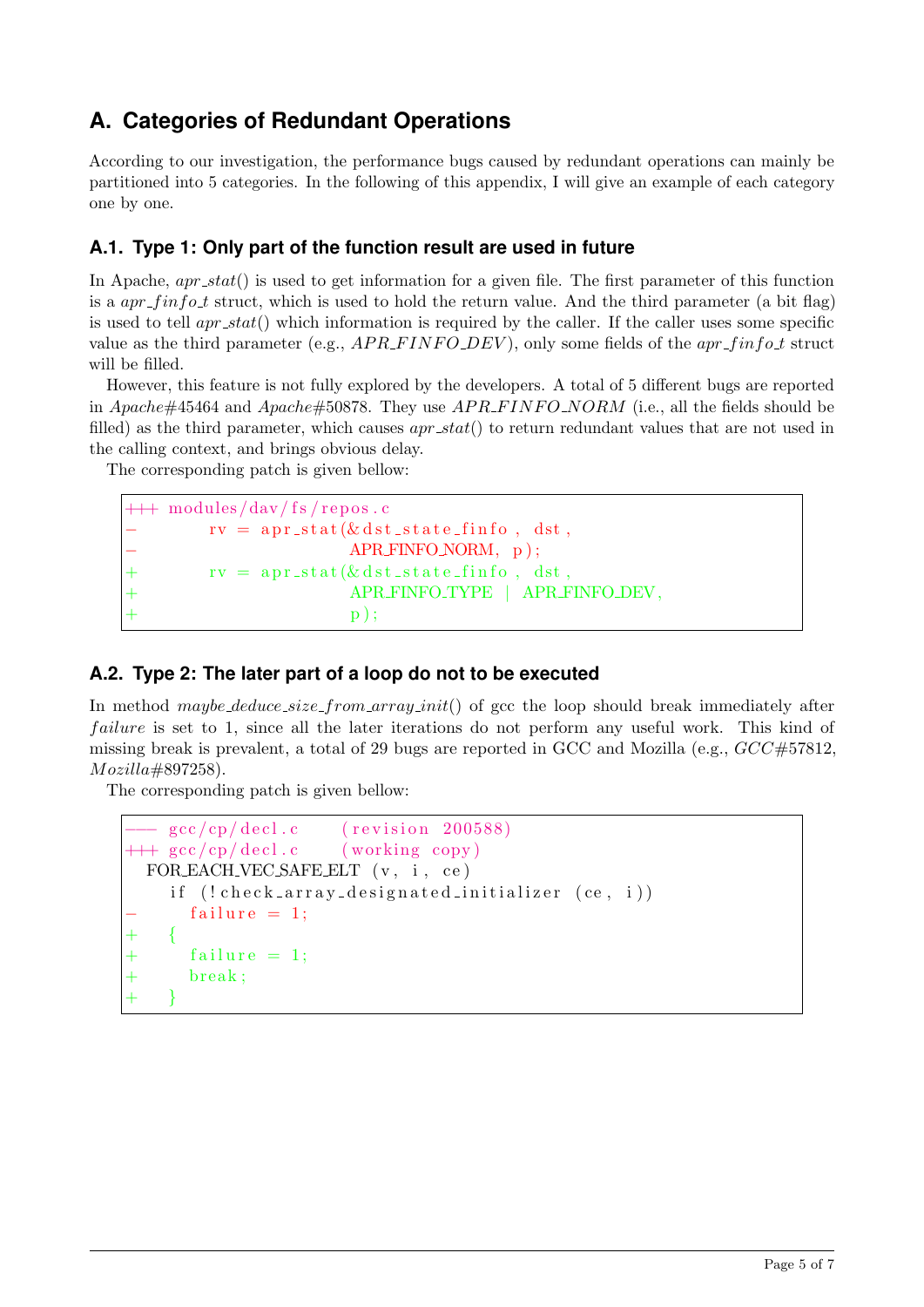### **A.3. Type 3: Some operation does not need to be executed under certain condition**

In Mozilla#855464 the call of WidthToClearPastFloats in ClearFloats() is somewhat expensive, but it can be avoided if  $floatAvailableSpace$  is empty.

The corresponding patch is given bellow:

```
−−− a/ l a y o u t / g e n e r i c / n sBl o c kR e fl ow S t a t e . cpp
+++b/layout/generative/nsBlockReflowState.cppfor (:;) \{. . .
     if (!float A vailable Space.mHasFloats) break;
      . . .
   }
```
#### **A.4. Type 4: Inefficacious write**

As an illustration, *Mozilla*#741027 reports a performance bug caused by computing the variable  $m_t m pDownloadFile$  twice.

The corresponding patch is given bellow:

```
a/mailnews / local / src / nsPop3Sink . cpp++\frac{1}{2} b/mailnews/local/src/nsPop3Sink.cpp
     − rv = tmpDownloadFile−>CreateUnique (
             n s I F i l e : : NORMAL FILE TYPE, 00600);
     NS ENSURE SUCCESS(rv, rv);
     − m tmpDownloadFile =
       do_QueryInterface(tmpDownloadFile, &rv);
     if (l m_t m_D) bownloadFile \}rv =+ tmpDownloadFile−>CreateUnique (
             nsIFile::NORMAL FILEITYPE, 00600);NS ENSURE SUCCESS(rv, rv);
       m_tmpDownloadFile =+ do_QueryInterface(tmpDownloadFile, &rv);
+ }
```
### **A.5. Type 5: Cacheable objects**

This kind of bug is prevelant and hence notorious. For example,  $A$  *packet*  $\#19101$  reports a 15% speedup by pulling the call to  $.size()$  out of the loop.

## **References**

- [1] https://github.com/enderunix/aget/pull/2.
- [2] http://fse22.gatech.edu/dpa.
- [3] Apache#44408, TILES#521, WW#3577, Apache#48778, Apache#50792, PIVOT#708, WW#3581, HDFS#1676, ZOOKEEPER#1015, Apache#19101, Apache#50716, Mozilla#913310, Apache#45464, Apache#50878, Mozilla#855464, GCC#57786, Mozilla#897258, Mozilla#983570, etc.